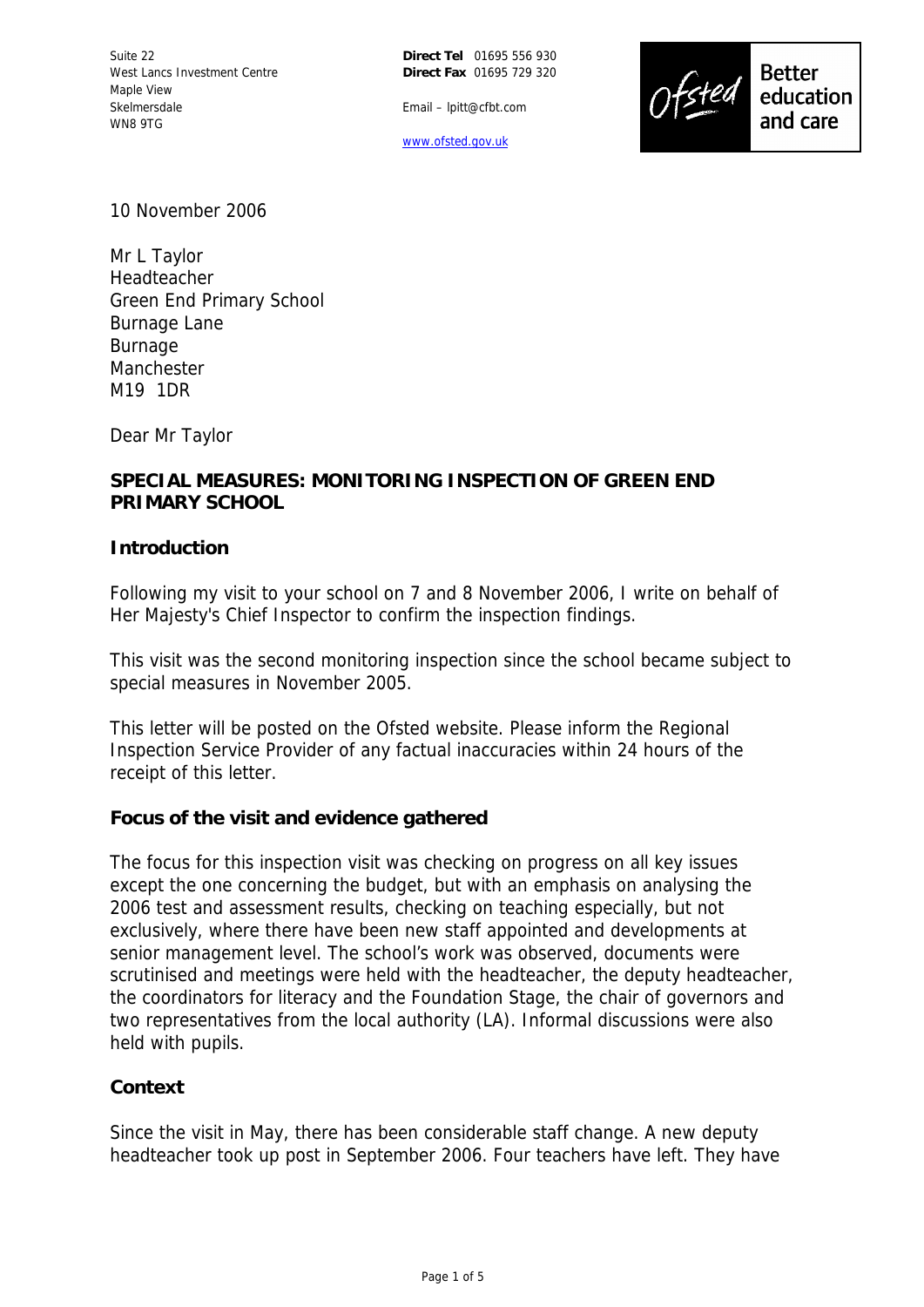

been replaced by two full-time temporary appointments, one a teacher on secondment from the Excellence in Cities project and the other covering a maternity leave until Easter. The third has been appointed to a permanent job share. A member of staff who was part time has become full time. Another member of staff is leaving at the end of this term. The school has yet to appoint a replacement. The chair of governors at the time of the previous visit resigned from that position but remains a governor. The vice-chair has taken over the role. There are seven vacancies on the governing body. A new LA link adviser has been working with the school since September. Work on the school grounds has been completed and the school is now settled into its new building.

# **Achievement and standards**

The results in the 2006 national tests and teacher assessments, the most recent data on pupils' performance, indicate a mixed, and overall disappointing picture. At Key Stage 2, results in mathematics and science improved. Results in English were lower than in 2005, when they were already significantly below the national average. These lower results in both reading and writing are despite the subject having been a specific focus for improvement. In writing, under half the pupils attained Level 4, the basic standard expected for 11-year-olds, and very few attained the higher Level 5. At Key Stage 1, previously regarded as a stronger area, there was a drop in overall results. This was mainly due to a decline in mathematics, where only just over half the pupils reached the basic level expected for seven-year-olds and very few pupils attained the higher levels. While overall results in reading and writing were similar to 2005, this masks a mixed pattern within each subject with a series of rises and falls at the different levels. In particular, less than half gained the expected levels in writing, a significant drop. At both key stages, girls attained higher standards than boys. Assessments of the attainment of pupils at the end of the Foundation Stage show that relatively few children exceed the Early Learning Goals set for children of that age, which is a similar picture to that at the time of the last inspection.

The school's analysis of pupils' progress in 2005 shows that, while some pupils made satisfactory or better progress in their learning in English and mathematics, there are still too many pupils who are not achieving adequately. The school does not yet have formal data this term to show if the pupils' progress is improving, although assessments are due to be made soon.

Progress on the areas for improvement identified by the inspection in November 2005:

 Raise the standards attained by pupils in Key Stage 2, especially in English – **inadequate**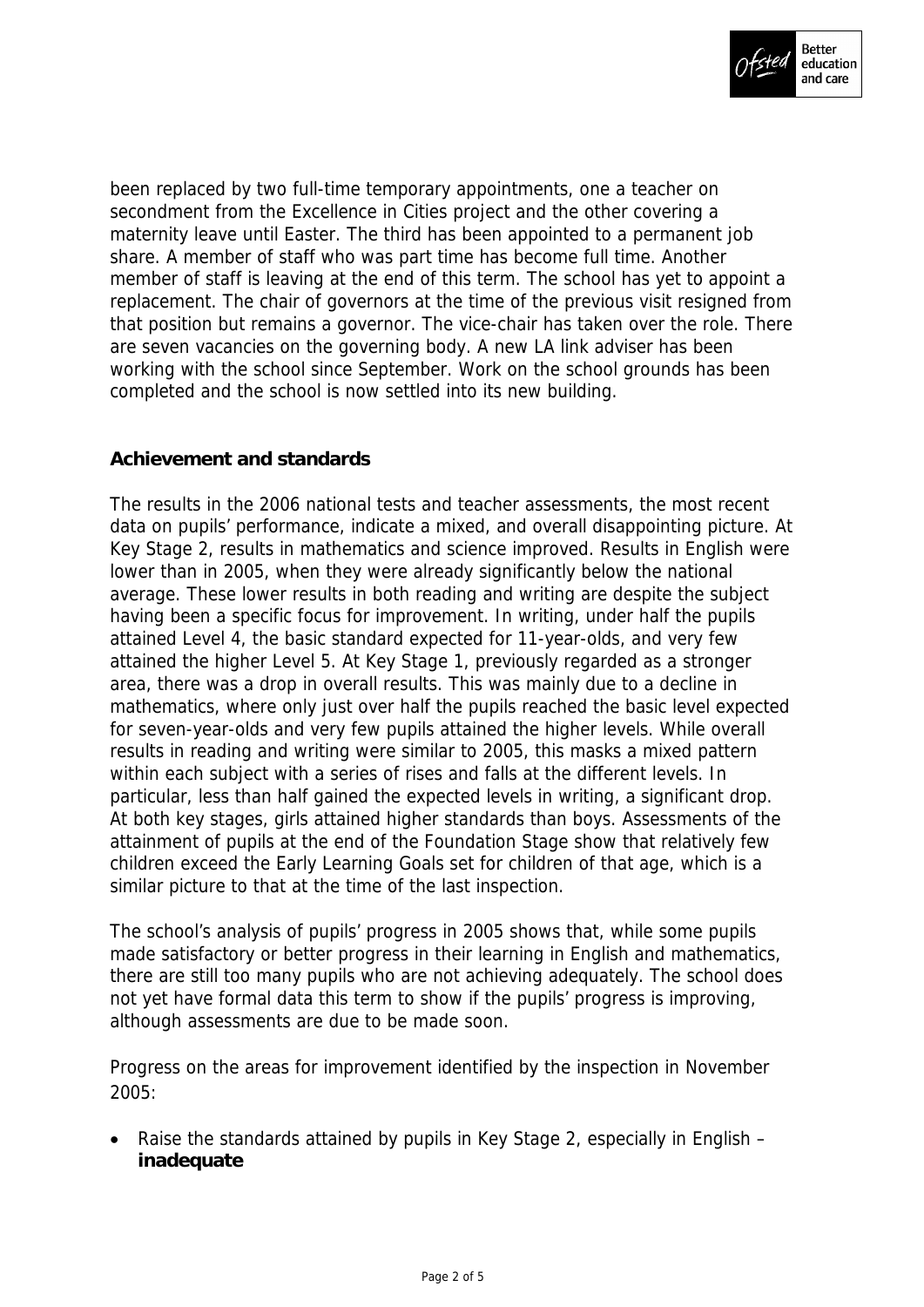

 Maintain the improved standards in the Foundation Stage and Key Stage 1 – **inadequate** 

**Personal development and well-being**

Pupils' attitudes to school and their learning continue to be good. They are pleasant and polite to each other and their teachers. Most behave well and try hard to do what is expected of them. They are very proud of their new building and playgrounds. During a guided tour of the school, two Year 6 pupils talked about their experiences with confidence and maturity. They were good ambassadors for the school council. The improved attendance evident last time has been maintained because action to promote good attendance, now managed by the assistant headteacher, is increasing pupils' motivation. The pupils are keen to achieve one of the awards now given out regularly; the possibility of winning the prize of a bicycle - to be drawn from those with 100% attendance - is causing considerable excitement.

Progress on the areas for improvement identified by the inspection in November 2005:

Improve levels of attendance **– satisfactory**

**Quality of provision**

The quality of teaching and learning has improved since the last visit. There is now less inadequate teaching at Key Stage 2. The impact of work undertaken by senior leaders to widen the range of teaching and learning styles is evident across the school. Teachers now create more opportunities for pupils to talk about their learning. This was a prominent feature in all the lessons observed. The classrooms are more attractive and stimulating, with a greater focus on display to help pupils to learn. Relationships between pupils and teachers continue to be good; the pupils are keen to succeed and do what is asked of them.

However, teaching is not yet as strong as it needs to be to compensate for pupils' previous underachievement. Some teaching is good, but some is still inadequate and too much is just satisfactory. A major factor in this is that tasks set for pupils do not take enough account of their different starting points. Too often, all pupils do the same work, resulting in some frustration for the more able for whom it is too easy and a loss of confidence on the part of lower attainers who find it too hard. This is because assessment information about pupils is not used enough in planning lessons. Nevertheless, systems for assessing pupils and monitoring their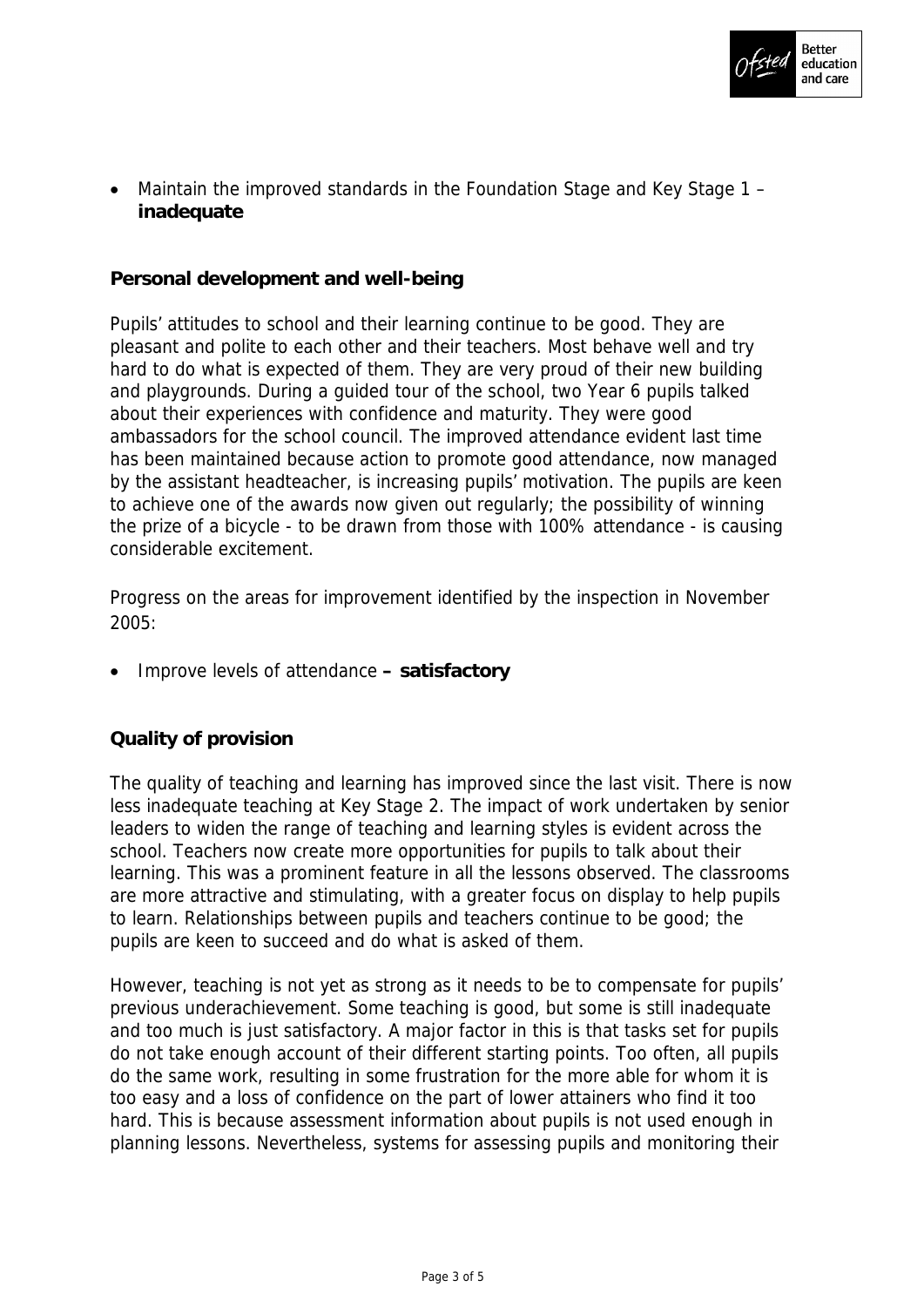

progress have improved since the last visit. There is regular assessment of where pupils are at in their learning, and this is starting to be compared to where they should be, in order to measure the progress they are making. There is more analysis of the resulting information, and this is being used to refine decisions about where intervention and support can best be targeted. However, it is not used routinely enough to modify the work pupils are set in lessons. This weakness was reported on at the last visit, and tackling it will be critical to the success of the school's efforts to improve the impact teaching has on pupils' achievement.

Progress on the areas for improvement identified by the inspection in November 2005:

Improve the quality of teaching and learning in Key Stage 2 – **satisfactory**

# **Leadership and management**

The appointment of a deputy headteacher and the resulting redistribution of responsibilities at a senior level have increased the rate of progress the school is making. There is a new management structure. The expanded senior team is now taking a wider range of actions to improve the school and check on progress. Sharper plans for promoting improvement and raising standards are in place. Action to improve teaching has been a priority and is proving successful, although teaching is not yet as effective as it needs to be. Managers observe teaching more regularly and systematically and staff are given helpful feedback on strengths and weaknesses. Training has been provided and some staff have been on visits to observe good practice in other schools. There is not yet a stable and fully effective complement of teachers, however.

Work has started on developing the skills of subject leaders. All have written action plans for their areas of responsibility and have been given guidance on how to improve them. They do not yet monitor the effectiveness of their subjects sufficiently, although the leader for literacy plays a fuller role due to the priority given to that area. Better evaluation and monitoring at senior level are resulting in a greater understanding of what needs to be done to bring about further improvement. Governors are continuing to develop their understanding of how to hold the school to account for its performance and to check on its progress, but the seven vacancies restrict its capacity to be fully effective. Overall, developments in leadership and management since the previous visit are positive, but the rate of improvement is not fully compensating for the initial lack of progress when the school became subject to special measures.